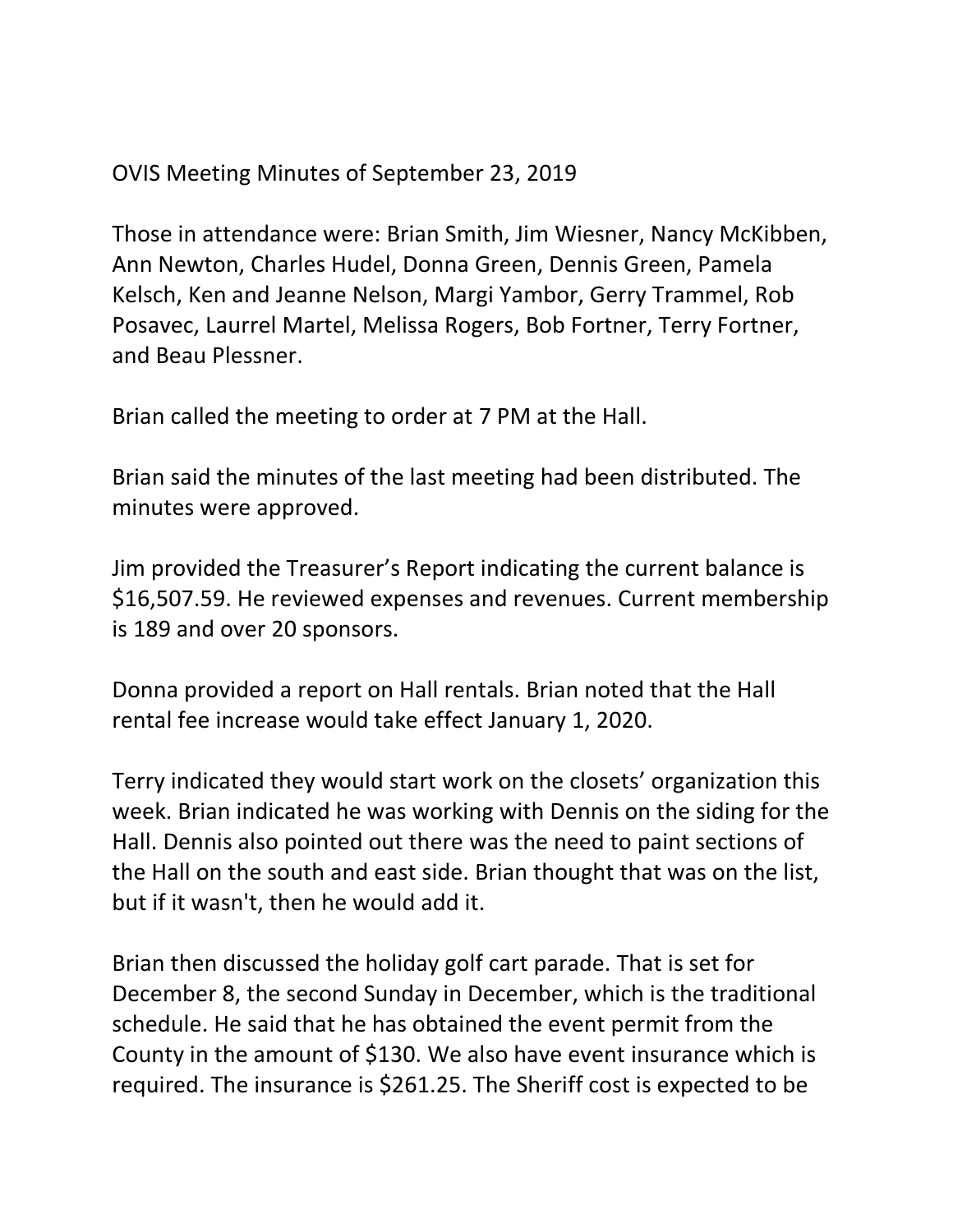\$666 with four deputies for the event. This is a total of \$1,057.25. He indicated the event fee will cover this.

Brian noted that this year we will have the same deputy as last year, and that deputy had noticed some concerns that he would like to meet and discuss. Brian said last week he met with that deputy and two other deputies. They noted a concern they had with the parade route at the intersection of Harbor Drive and Shore Drive. They noted that the parade was still entering Harbor Drive when the other carts in the parade were coming back out, and this was not a safe situation. An adjustment to the route was made to correct this. There are now no crossover points in the route. Brian indicated this new route was now approved by the County and will be on the website and used for the parade.

The deputies also pointed out that there was the need to ensure that people know this is only a golf cart event and should not include other vehicles. They really emphasized this point. Also, the participating golf carts should meet the requirements in the golf cart ordinance. The golf carts should be driven by people not drinking. Brian said that OVIS would ensure that this notification would get to the people participating through notices and other means. Brian said the fee procedure would be the same as last year. Registration would be \$10 online and \$20 at the event.

Under other events, Brian reported that the Ozona brewery proposal is on the October 3 Board of Adjustment agenda. This was due to the fact that the September meeting had been canceled due to a storm. There is also a case in Ozona on the agenda concerning the keeping of pygmy goats. That would be at 807 Ohio Avenue.

Brian then introduced the program for the night. He introduced Nancy McKibben of Pinellas County concerning a presentation about the